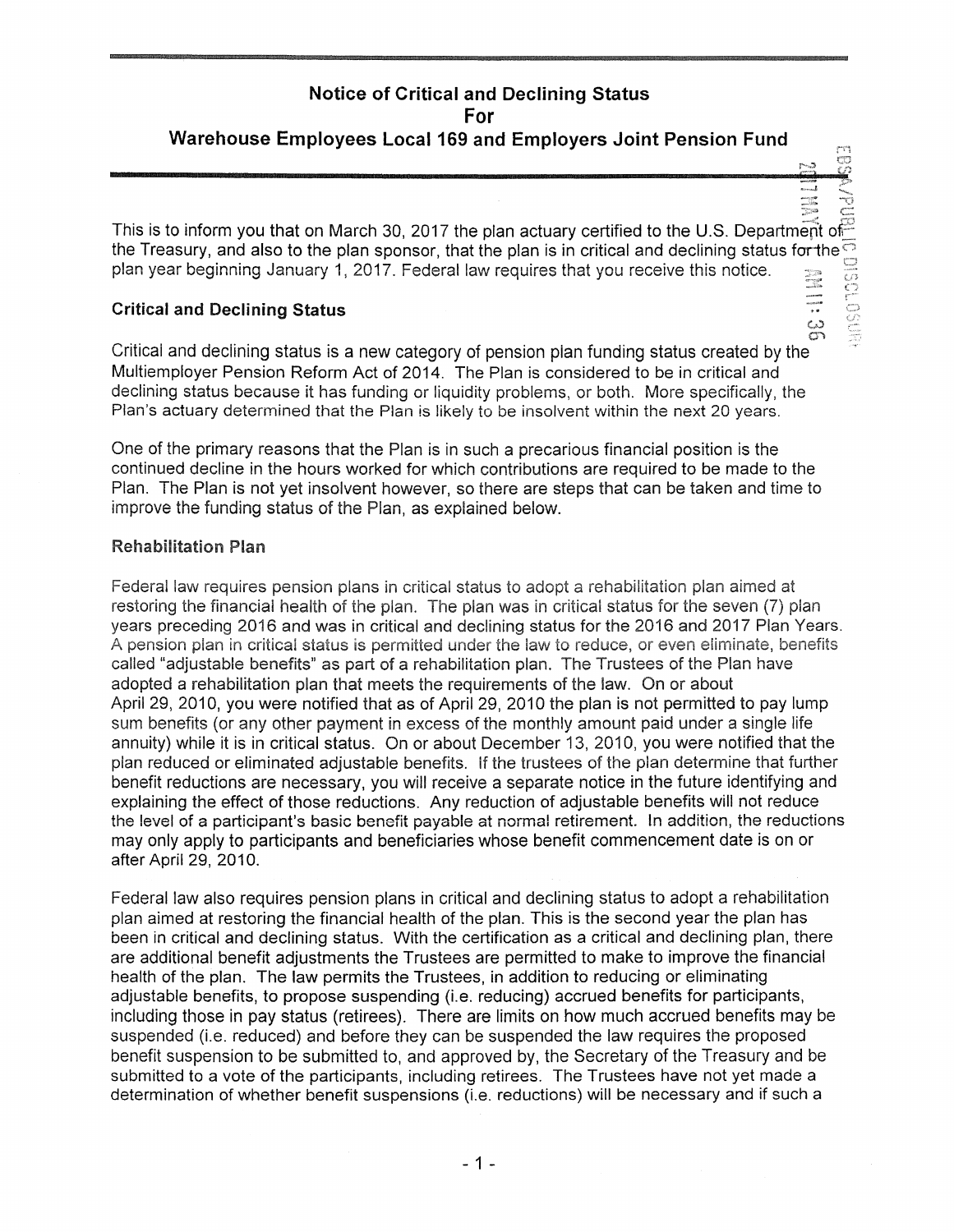# **Notice of Critical and Declining Status**

**For** 

## **Warehouse Employees Local 169 and Employers Joint Pension Fund**

decision is made, you will be provided advance notice and given an opportunity to vote on the suspensions.

Any reduction of adjustable benefits, as allowed for critical status plans, will not reduce the level of a participant's accrued benefit payable at normal retirement. However, reductions in the participant's accrued benefit payable at normal retirement may occur if benefits are suspended, as allowed for critical and declining status plans.

### **Adjustable Benefits**

The plan offers the following adjustable benefits which may be reduced or eliminated as part of any amended rehabilitation plan the pension plan may adopt:

- o Sixty-month payment guarantees;
- o Early retirement benefit or retirement-type subsidy;
- o Benefit payment options other than a qualified joint-and survivor annuity (QJSA).

#### **Employer Surcharge**

The law requires that all contributing employers pay to the plan a surcharge to help correct the plan's financial situation. The amount of the surcharge is equal to a percentage of the amount an employer is otherwise required to contribute to the plan under the applicable collective bargaining agreement. With some exceptions, a 5% surcharge is applicable in the initial critical year and a 10% surcharge is applicable for each succeeding plan year thereafter in which the plan is in critical status. The law provides that the employer surcharge ceases to apply on the effective date of a bargaining agreement that includes terms consistent with a rehabilitation plan.

#### **Where to Get More Information**

For more information about this Notice, you may contact the plan administrator at Fabian & Byrn, LLC, 215-483-6000, 400 Franklin Avenue, Suite 135, Phoenixville, PA 19460. For identification purposes, the official plan number is 001 and the plan sponsor's employer identification number or "EIN" is 23-6230368.

You have a right to receive a copy of the rehabilitation plan from the plan.

Issued: April 24, 2017

N:\2900\2017\Notices\W169 Notice of Critical & Declining Status 2017.doc